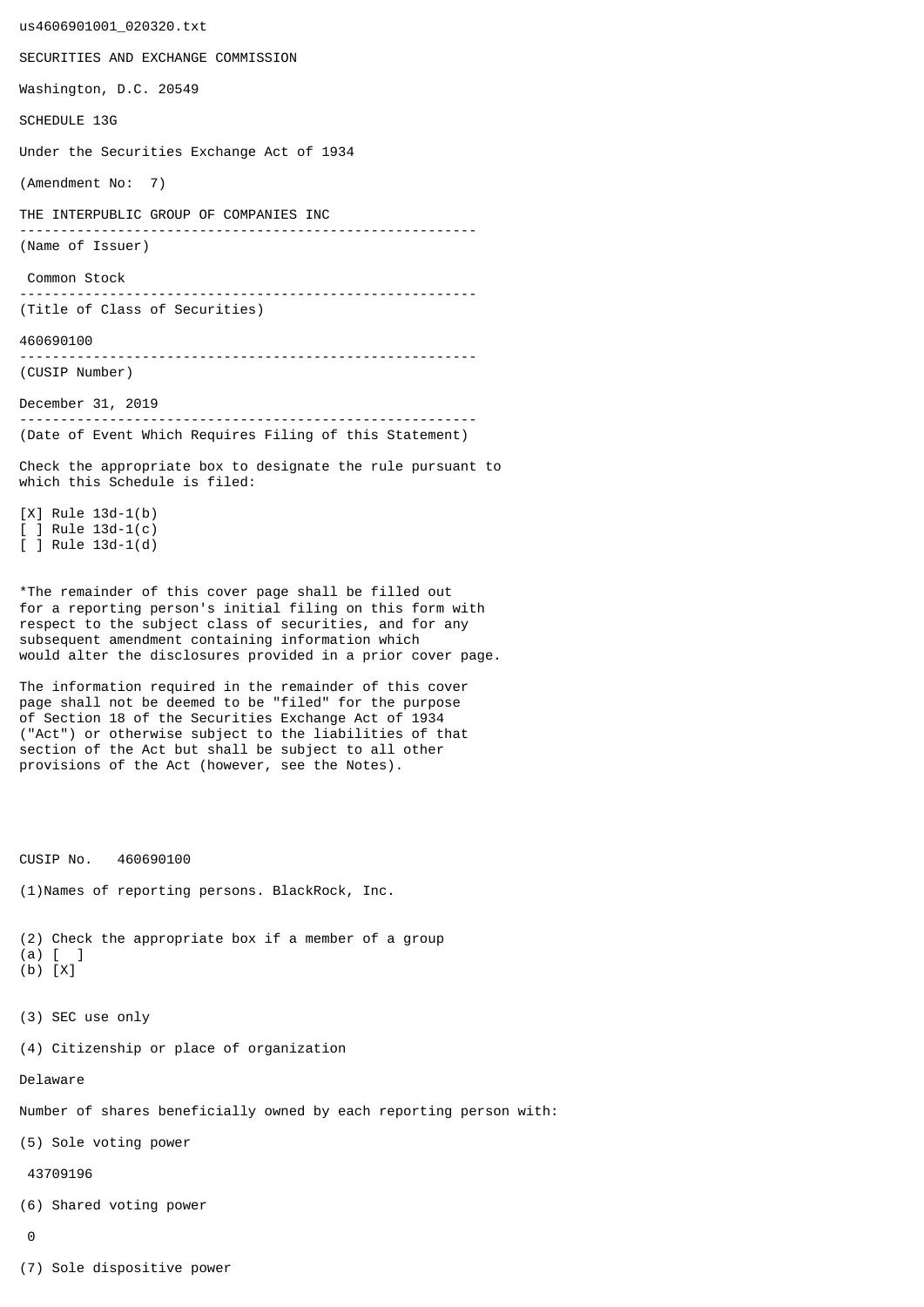```
 50675445
(8) Shared dispositive power
 \Omega(9) Aggregate amount beneficially owned by each reporting person
  50675445
(10) Check if the aggregate amount in Row (9) excludes certain shares
(11) Percent of class represented by amount in Row 9
  13.1%
(12) Type of reporting person
HC
Item 1.
Item 1(a) Name of issuer:
                                        -----------------------------------------------------------------------
THE INTERPUBLIC GROUP OF COMPANIES INC
Item 1(b) Address of issuer's principal executive offices:
-----------------------------------------------------------------------
909 THIRD AVENUE
NEW YORK NJ 10022
Item 2.
2(a) Name of person filing:
                ----------------------------------------------------------------------
BlackRock, Inc.
2(b) Address or principal business office or, if none, residence:
-----------------------------------------------------------------------
BlackRock, Inc.
55 East 52nd Street
New York, NY 10055
2(c) Citizenship:
                            --------------------------------------------------------------------
 See Item 4 of Cover Page
2(d) Title of class of securities:
                                      -------------------------------------------------------------------
  Common Stock
2(e) CUSIP No.:
See Cover Page
Item 3.
If this statement is filed pursuant to Rules 13d-1(b), or 13d-2(b) or (c),
check whether the person filing is a:
[ ] Broker or dealer registered under Section 15 of the Act;
```
[ ] Bank as defined in Section 3(a)(6) of the Act;

[ ] Insurance company as defined in Section 3(a)(19) of the Act;

[ ] Investment company registered under Section 8 of the Investment Company Act of 1940;

[ ] An investment adviser in accordance with Rule  $13d-1(b)(1)(ii)(E)$ ;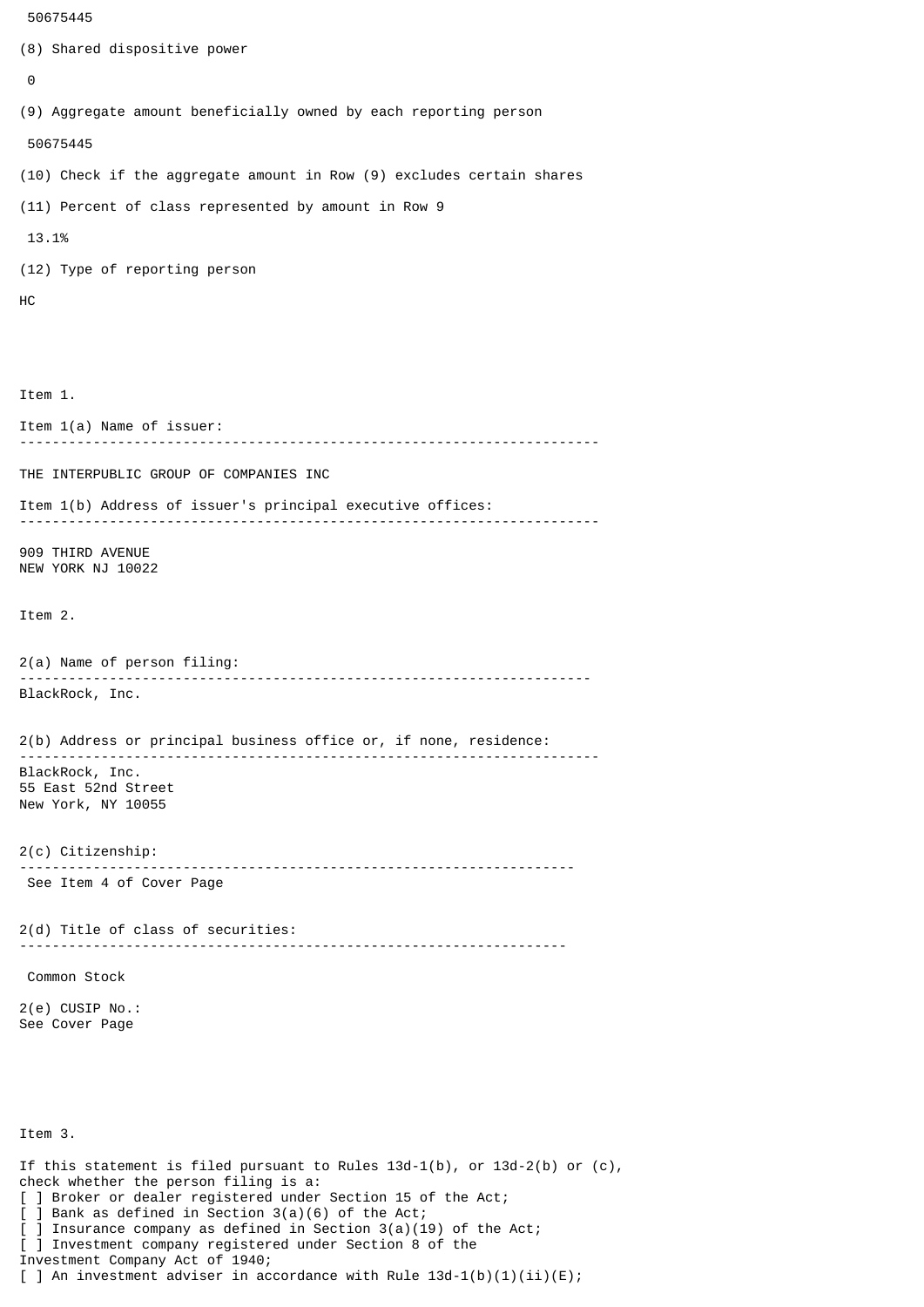[ ] An employee benefit plan or endowment fund in accordance with Rule  $13d-1(b)(1)(ii)(F);$ [X] A parent holding company or control person in accordance with Rule  $13d-1(b)(1)(ii)(G);$ [ ] A savings associations as defined in Section 3(b) of the Federal Deposit Insurance Act (12 U.S.C. 1813); [ ] A church plan that is excluded from the definition of an investment company under section  $3(c)(14)$  of the Investment Company Act of 1940; [ ] A non-U.S. institution in accordance with Rule  $240.13d-1(b)(1)(ii)(J);$  $[$  ] Group, in accordance with Rule 240.13d-1(b)(1)(ii)(K). If filing as a non-U.S. institution in accordance with Rule  $240.13d-1(b)(1)(ii)(J)$ , please specify the type of institution: Item 4. Ownership Provide the following information regarding the aggregate number and percentage of the class of securities of the issuer identified in Item 1. Amount beneficially owned: 50675445 Percent of class 13.1% Number of shares as to which such person has: Sole power to vote or to direct the vote 43709196 Shared power to vote or to direct the vote  $\Theta$ Sole power to dispose or to direct the disposition of 50675445 Shared power to dispose or to direct the disposition of  $\Omega$ 

Item 5.

Ownership of 5 Percent or Less of a Class. If this statement is being filed to report the fact that as of the date hereof the reporting person has ceased to be the beneficial owner of more than 5 percent of the class of securities, check the following [ ].

Item 6. Ownership of More than 5 Percent on Behalf of Another Person

 If any other person is known to have the right to receive or the power to direct the receipt of dividends from, or the proceeds from the sale of, such securities, a statement to that effect should be included in response to this item and, if such interest relates to more than 5 percent of the class, such person should be identified. A listing of the shareholders of an investment company registered under the Investment Company Act of 1940 or the beneficiaries of employee benefit plan, pension fund or endowment fund is not required.

 Various persons have the right to receive or the power to direct the receipt of dividends from, or the proceeds from the sale of the common stock of THE INTERPUBLIC GROUP OF COMPANIES INC. No one person's interest in the common stock of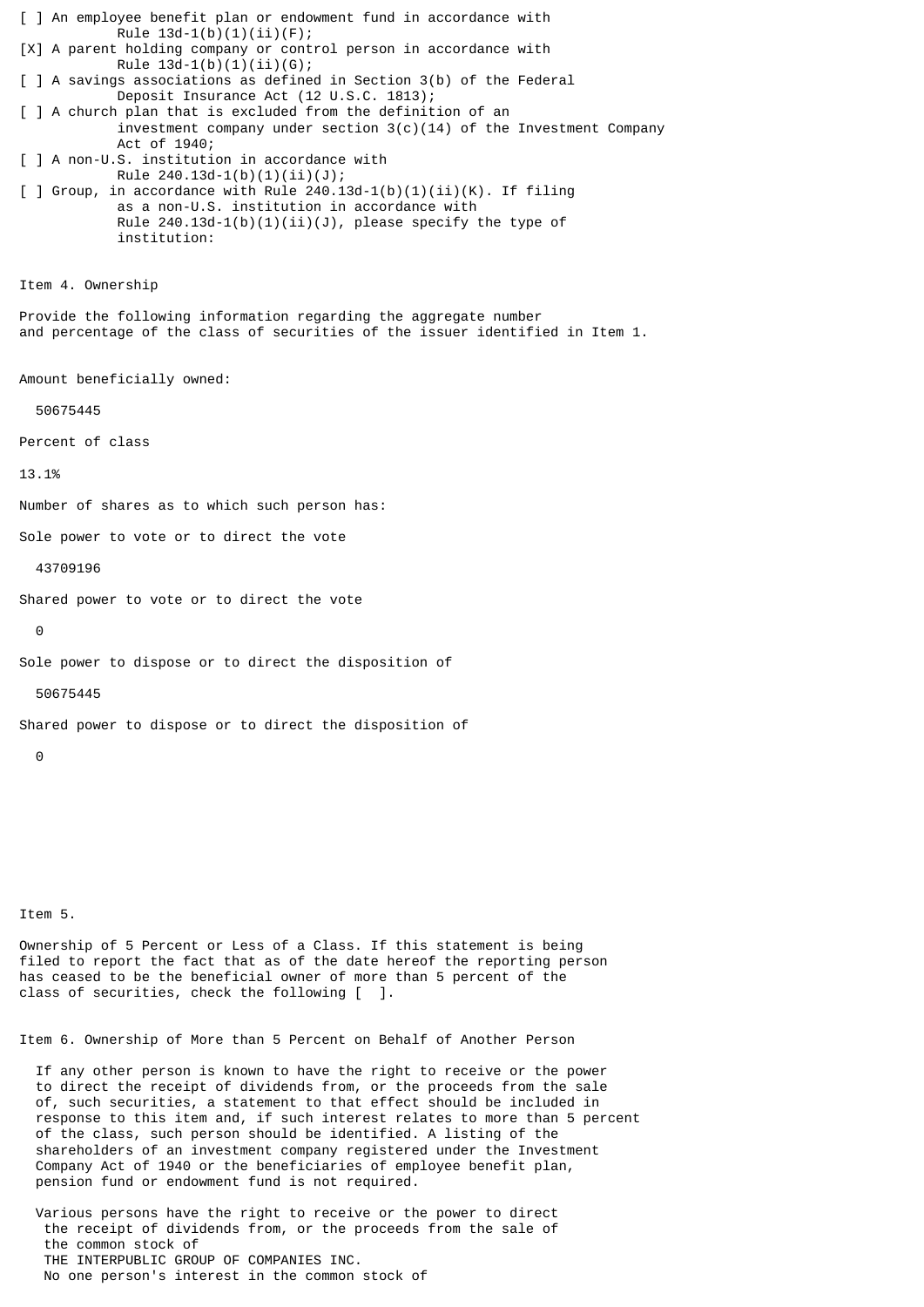THE INTERPUBLIC GROUP OF COMPANIES INC is more than five percent of the total outstanding common shares.

Item 7. Identification and Classification of the Subsidiary Which Acquired the Security Being Reported on by the Parent Holding Company or Control Person.

See Exhibit A

Item 8. Identification and Classification of Members of the Group

If a group has filed this schedule pursuant to Rule  $13d-1(b)(ii)(J)$ , so indicate under Item 3(j) and attach an exhibit stating the identity and Item 3 classification of each member of the group. If a group has filed this schedule pursuant to Rule  $13d-1(c)$  or Rule  $13d-1(d)$ , attach an exhibit stating the identity of each member of the group.

## Item 9. Notice of Dissolution of Group

Notice of dissolution of a group may be furnished as an exhibit stating the date of the dissolution and that all further filings with respect to transactions in the security reported on will be filed, if required, by members of the group, in their individual capacity.

See Item 5.

Item 10. Certifications By signing below I certify that, to the best of my knowledge and belief, the securities referred to above were acquired and are held in the ordinary course of business and were not acquired and are not held for the purpose of or with the effect of changing or influencing the control of the issuer of the securities and were not acquired and are not held in connection with or as a participant in any transaction having that purpose or effect.

Signature.

After reasonable inquiry and to the best of my knowledge and belief, I certify that the information set forth in this statement is true, complete and correct.

Dated: February 3, 2020 BlackRock, Inc.

Signature: Spencer Fleming

-------------------------------------------

Name/Title Attorney-In-Fact

The original statement shall be signed by each person on whose behalf the statement is filed or his authorized representative. If the statement is signed on behalf of a person by his authorized representative other than an executive officer or general partner of the filing person, evidence of the representative's authority to sign on behalf of such person shall be filed with the statement, provided, however, that a power of attorney for this purpose which is already on file with the Commission may be incorporated by reference. The name and any title of each person who signs the statement shall be typed or printed beneath his signature.

Attention: Intentional misstatements or omissions of fact constitute Federal criminal violations (see 18 U.S.C. 1001).

Exhibit A